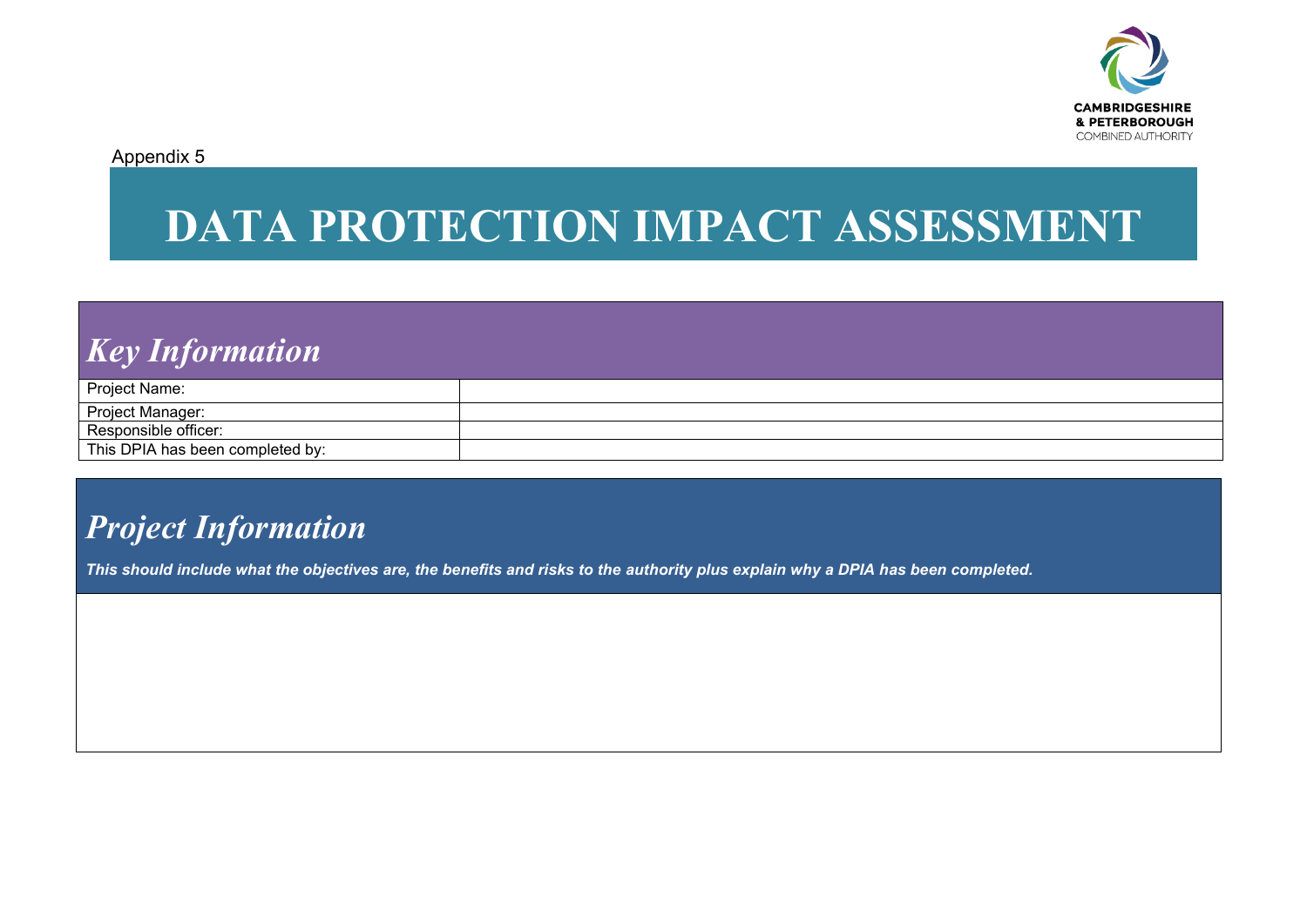| <b>Parties involved</b>                                                                                                                                 |  |
|---------------------------------------------------------------------------------------------------------------------------------------------------------|--|
| Please provide a list of all internal parties involved and<br>consulted                                                                                 |  |
| (include teams such as Finance, IT, Legal, Audit, Information<br>Governance)                                                                            |  |
| Please provide a list of all external parties involved and<br>consulted                                                                                 |  |
| Is there or will there be a contract or similar between the<br>authority and external parties which covers this work?                                   |  |
| This is important to show that we have properly formed<br>relationships which have robust agreements in place to<br>protect the authority and our data. |  |
| Have you established if there are any sub-contractors<br>involved and that suitable agreements exist                                                    |  |
| We need to be sure that we know who is processing our<br>personal information and that we know about any<br>subcontracting.                             |  |

<u> 1989 - Johann Stein, marwolaethau a bh</u>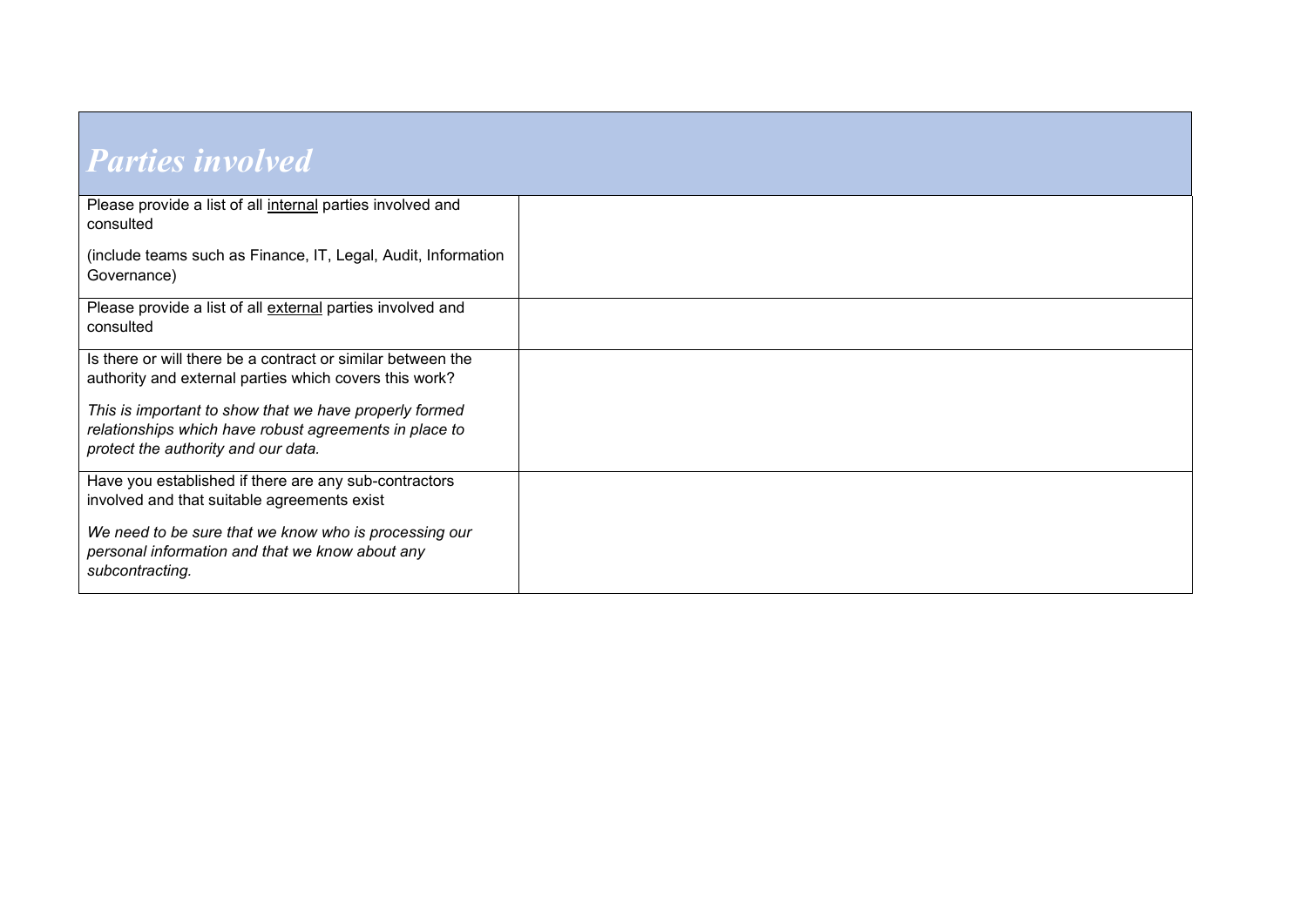#### *Data Flow*

*This is important because we need to show that we understand what is being collected or shared, who by and why, and how we make sure that this is all securely done.* 

| What information is being collected?<br>It will help to provide a list and identify what special category<br>data is collected                                                    |  |
|-----------------------------------------------------------------------------------------------------------------------------------------------------------------------------------|--|
| How will that information be collected and who will collect it?<br>Is the information being collected by email, application form,<br>from another party etc                       |  |
| How will that information be used?<br>You should be clear on how it is going to be used. Will there<br>be any profiling or automated decision making?                             |  |
| Who will information be received from? (internal and external)<br>This may be many sources but we need to understand the<br>information flow between parties                      |  |
| Who will the information be shared with? (internal and<br>external)<br>This may be many sources but we need to understand the<br>information flow between parties                 |  |
| If information is being shared, how will it be shared securely?<br>You should identify how the information will be shared e.g<br>direct access into a system, secure email, SFTP, |  |
| Who will have access to the information?<br>Access should be limited to only those required to have<br>access                                                                     |  |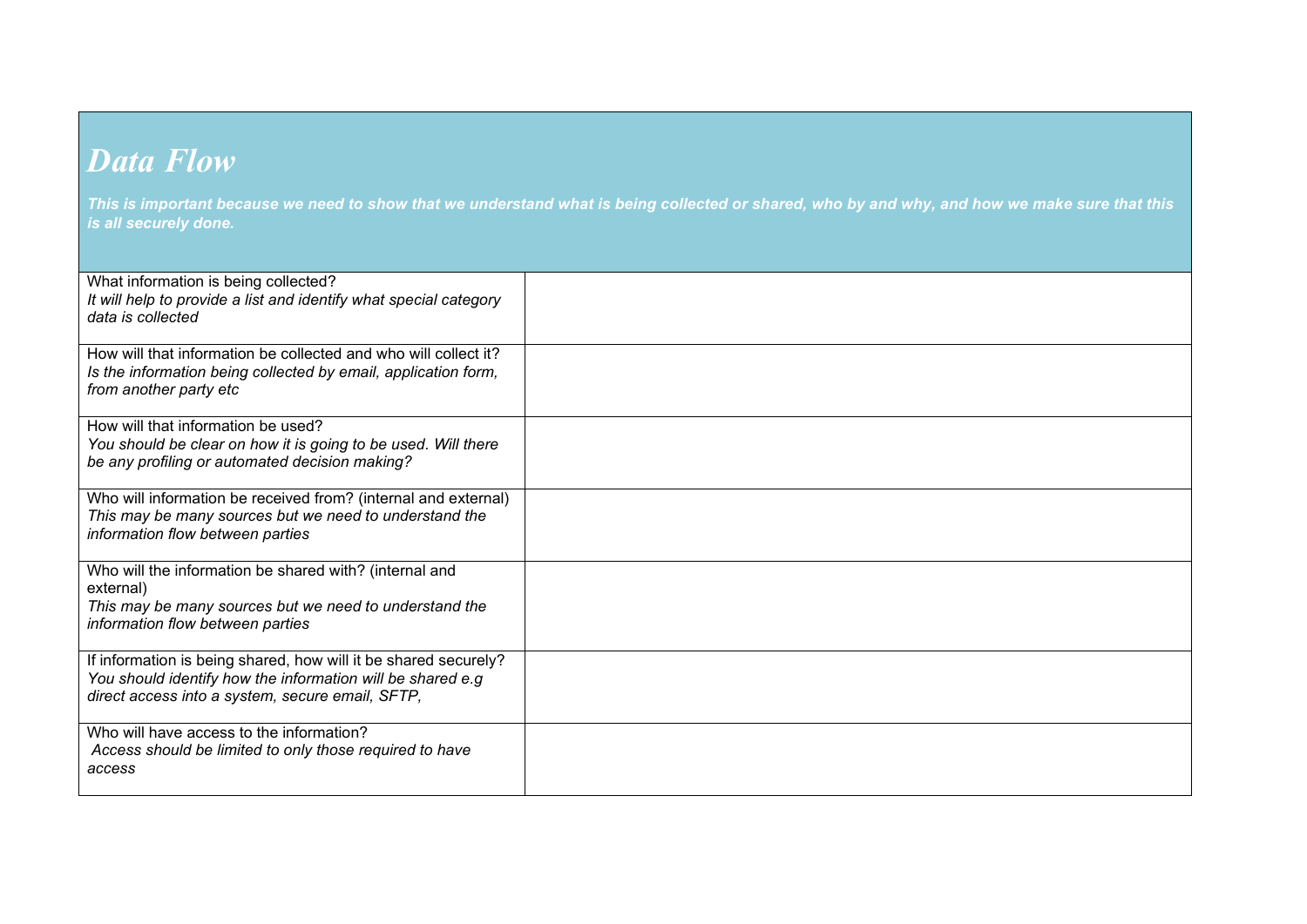| Where will the information be stored?<br>This should include the name of the systems for all partners, whether<br>it is cloud or server based and if it is hosted by someone else                     |  |
|-------------------------------------------------------------------------------------------------------------------------------------------------------------------------------------------------------|--|
| What security measures are in place?<br>Individual user accounts, passwords, two factor<br>authentication, firewalls, restricted access, audit functions of<br>the system or partner, locked cabinets |  |
| Do any of the parties have security or IG certification such as<br>Cyber Essentials, Cyber Essentials Plus, ISO270001?                                                                                |  |
| How long will the information be kept for?<br>You should have a retention period specified by all partners.                                                                                           |  |
| How will it be destroyed?<br>You should have a process for how unneeded information will<br>be disposed of, both for electronic and paper records.                                                    |  |

# *People*

*This section is about the people whose data it is and how we will meet their rights under legislation* 

| How many people will this affect?<br>This can be an estimate                   |  |
|--------------------------------------------------------------------------------|--|
| What categories of people are they?<br>Children, adults, employees for example |  |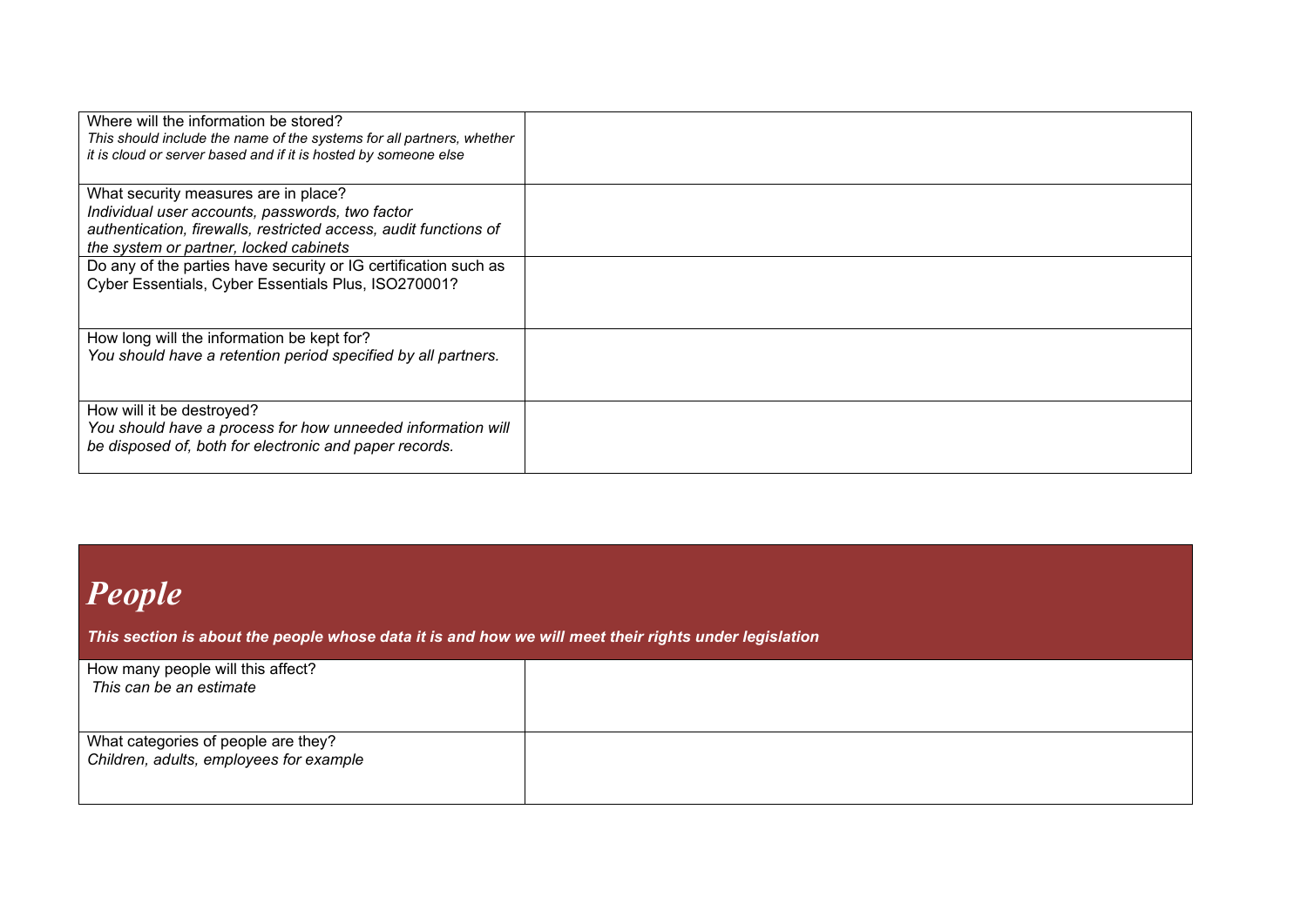| How will people be informed about how their data is being<br>used?<br>Will you be using a privacy notice, explaining to people when |  |
|-------------------------------------------------------------------------------------------------------------------------------------|--|
| they sign up to a service or attend a meeting?                                                                                      |  |
| What plans are there to ensure that people's rights are met?<br>These are the rights of access, erasure, restriction,               |  |
| rectification, objection, automated decision making, data                                                                           |  |
| portability                                                                                                                         |  |
| Can you delete data if required to?<br>$\bullet$                                                                                    |  |
| Can you produce all information about a person if<br>$\bullet$<br>required to? And in what format?                                  |  |
|                                                                                                                                     |  |
| Can you amend a record if required to?<br>$\bullet$                                                                                 |  |
| Can you restrict any action being taken on a records?<br>$\bullet$                                                                  |  |
| Can you audit to see who has accessed records?                                                                                      |  |
| If the system has automated decisions, can you<br>override these if you need a human to make the<br>decision?                       |  |
| Can you stop processing if needed?<br>$\bullet$                                                                                     |  |
| Will there be any consultation of affected individuals and if so<br>how will you conduct this consultation?                         |  |
| Will you be contacting and discussing with people before<br>implementation?                                                         |  |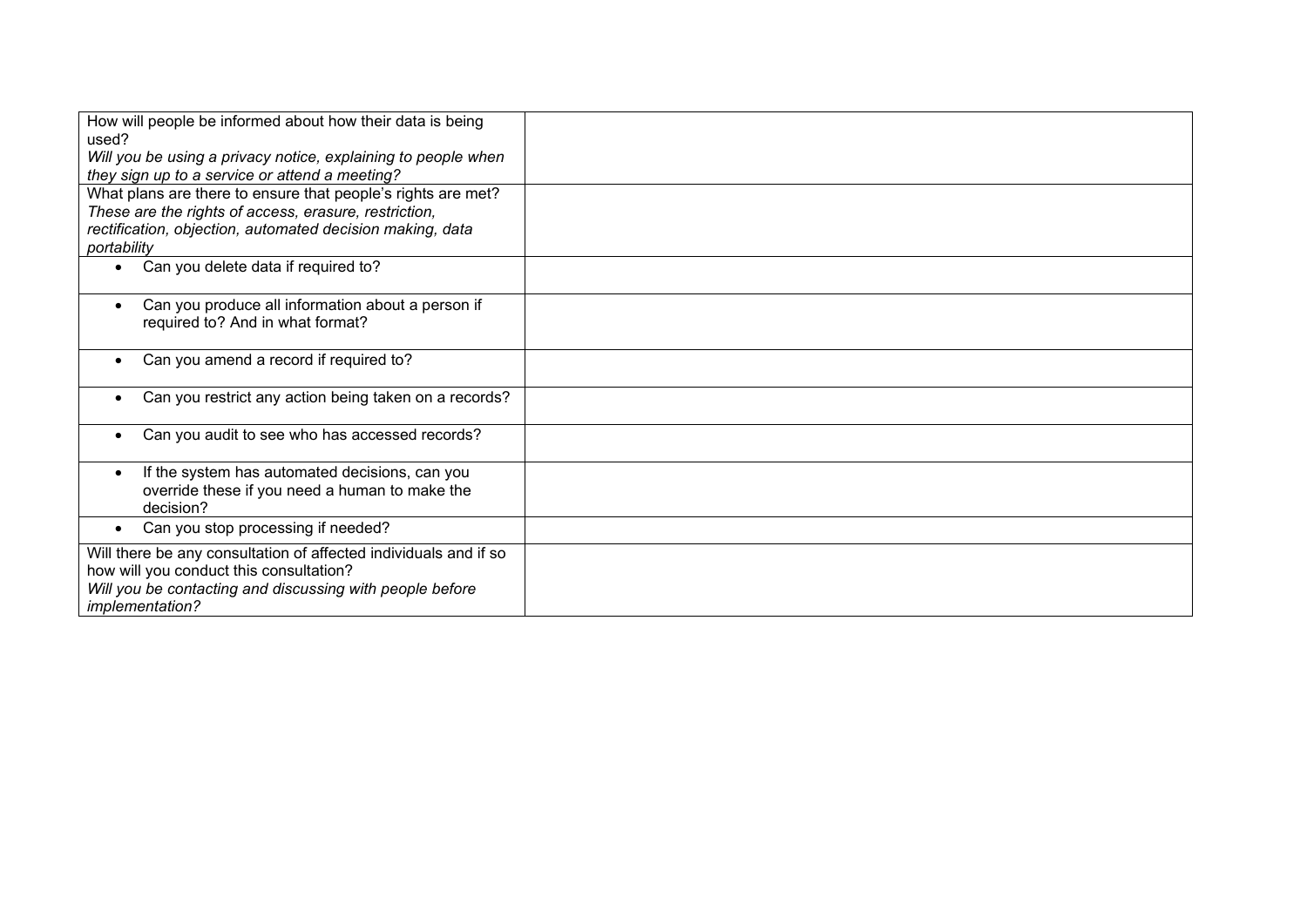## *Lawful Basis*

*To process any information about a person then we need to have a lawful basis or reason for doing so. We have to state this clearly in privacy notices for customers. This can be the most technical part of the DPIA so if you are not sure which is lawful basis it is then speak to the DPO and we will work with you. We need to identify the right one and we will help with that.* 

| What is the purpose of collecting the information?<br>This is key because to process any personal information then |                                                                                               |  |
|--------------------------------------------------------------------------------------------------------------------|-----------------------------------------------------------------------------------------------|--|
| we need a legal basis i.e. what allows us to do something so<br>knowing the purpose is really key.                 |                                                                                               |  |
| What is legal basis for processing the personal information?                                                       | We will obtain or have obtained recorded consent                                              |  |
| It is most likely that you will be obtaining consent, having a                                                     | We have a contract with individuals to deliver this service                                   |  |
| contract with say an employee or a statutory duty. If it is a                                                      | We have a legal obligation to process the information                                         |  |
| statutory duty then state what law or code of conduct makes it<br>statutory.                                       | We have a statutory duty to deliver the service                                               |  |
|                                                                                                                    | This statutory duty is named                                                                  |  |
|                                                                                                                    | It relates the protecting someone in a life or death situation                                |  |
|                                                                                                                    | We have a legitimate interest in processing this information and have                         |  |
|                                                                                                                    | completed a legitimate interest impact assessment.                                            |  |
| What is the legal basis for processing special category                                                            | We will obtain or have obtained explicit consent in writing                                   |  |
| information?                                                                                                       | It relates to employment or social security. This includes health and safety,                 |  |
| You also need to specify a basis when we are using the                                                             | maternity/paternity and sickness                                                              |  |
| special category data like health, ethnicity, sexuality or                                                         | It relates the protecting someone in a life or death situation                                |  |
| religion.                                                                                                          | It relates to the work of a not-for-profit body like a charity, political party or<br>charity |  |
|                                                                                                                    | The information has already been made public by the person                                    |  |
|                                                                                                                    | It is required for us to make or defend legal claims                                          |  |
|                                                                                                                    | We have a statutory duty to deliver this service                                              |  |
|                                                                                                                    | This statutory duty is named                                                                  |  |
|                                                                                                                    | It is to deliver social care or health including occupational health                          |  |
|                                                                                                                    | It is for public health reasons including monitoring and statistics or vaccination            |  |
|                                                                                                                    | programmes                                                                                    |  |
|                                                                                                                    | It is for archiving or research purposes                                                      |  |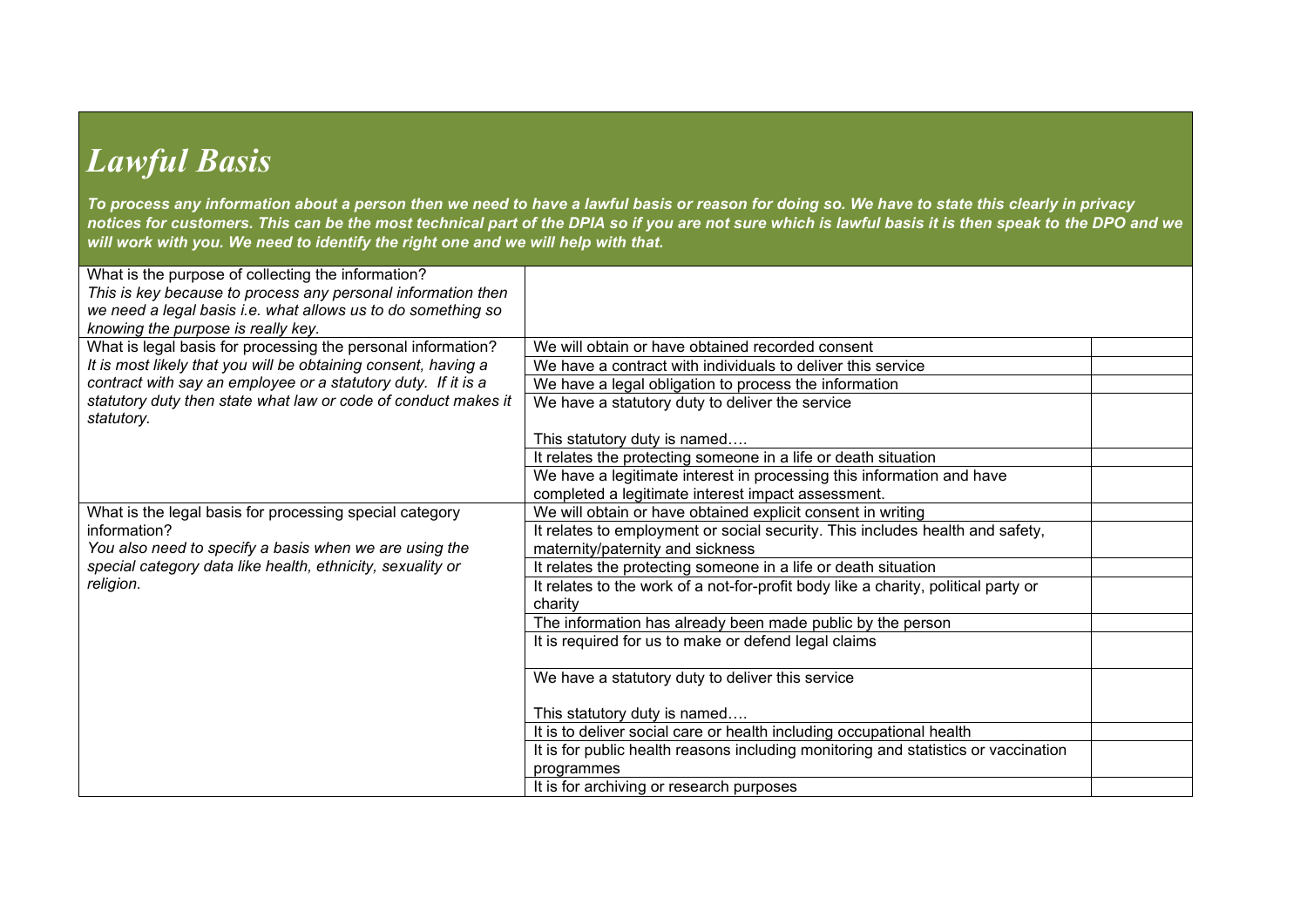#### *Risks*

*Provide a list of risks and how you will manage, solve and mitigate these. To help you think about these, then we have broken down types of risks you may think of which include how they link to the principles of Data Protection.* 

| <b>Lawful and fair use of data</b>                                                                                                                                | <b>Purpose</b>                                                                                                                                                                                                                     | <b>Data minimisation</b>                                                                                                                                                                                                 | <b>Accuracy</b>                                                                                                                                             |
|-------------------------------------------------------------------------------------------------------------------------------------------------------------------|------------------------------------------------------------------------------------------------------------------------------------------------------------------------------------------------------------------------------------|--------------------------------------------------------------------------------------------------------------------------------------------------------------------------------------------------------------------------|-------------------------------------------------------------------------------------------------------------------------------------------------------------|
| Is the legal basis correct?                                                                                                                                       | Have you explained what the                                                                                                                                                                                                        | Is there any risk that data is being                                                                                                                                                                                     | Are there any risks around                                                                                                                                  |
| Are you using an opt out                                                                                                                                          | purpose is to customers?                                                                                                                                                                                                           | collected which is not required?                                                                                                                                                                                         | receiving or sharing inaccurate or                                                                                                                          |
| model?                                                                                                                                                            | How will you ensure that data is                                                                                                                                                                                                   | Is there any risk that more data                                                                                                                                                                                         | old data?                                                                                                                                                   |
| Is it clear to people what you                                                                                                                                    | not used for different purposes that                                                                                                                                                                                               | could be shared with partners or                                                                                                                                                                                         | What could happen if data is not                                                                                                                            |
| are doing with their data?                                                                                                                                        | a person may not expect?                                                                                                                                                                                                           | the authority than is needed?                                                                                                                                                                                            | updated or is collected incorrectly?                                                                                                                        |
| <b>Retention</b><br>Is there a risk that information<br>could be kept too long? Or too<br>short?<br><b>Could partners keep information</b><br>without us knowing? | <b>Security</b><br>Is there a risk of people accessing<br>information that they should not?<br>Is there a risk that information will<br>not be stored or shared securely?<br>Is there a risk that information<br>could be misused? | <b>Accountability</b><br>Is there any risk about how service<br>users understanding how their data<br>is being used?<br>Is there a risk that privacy notices<br>are not clear or people cannot<br>exercise their rights? | <b>Risks to the authority</b><br>There may be risks associated with<br>what we are doing which could<br>impact on the authority's<br>reputation or systems. |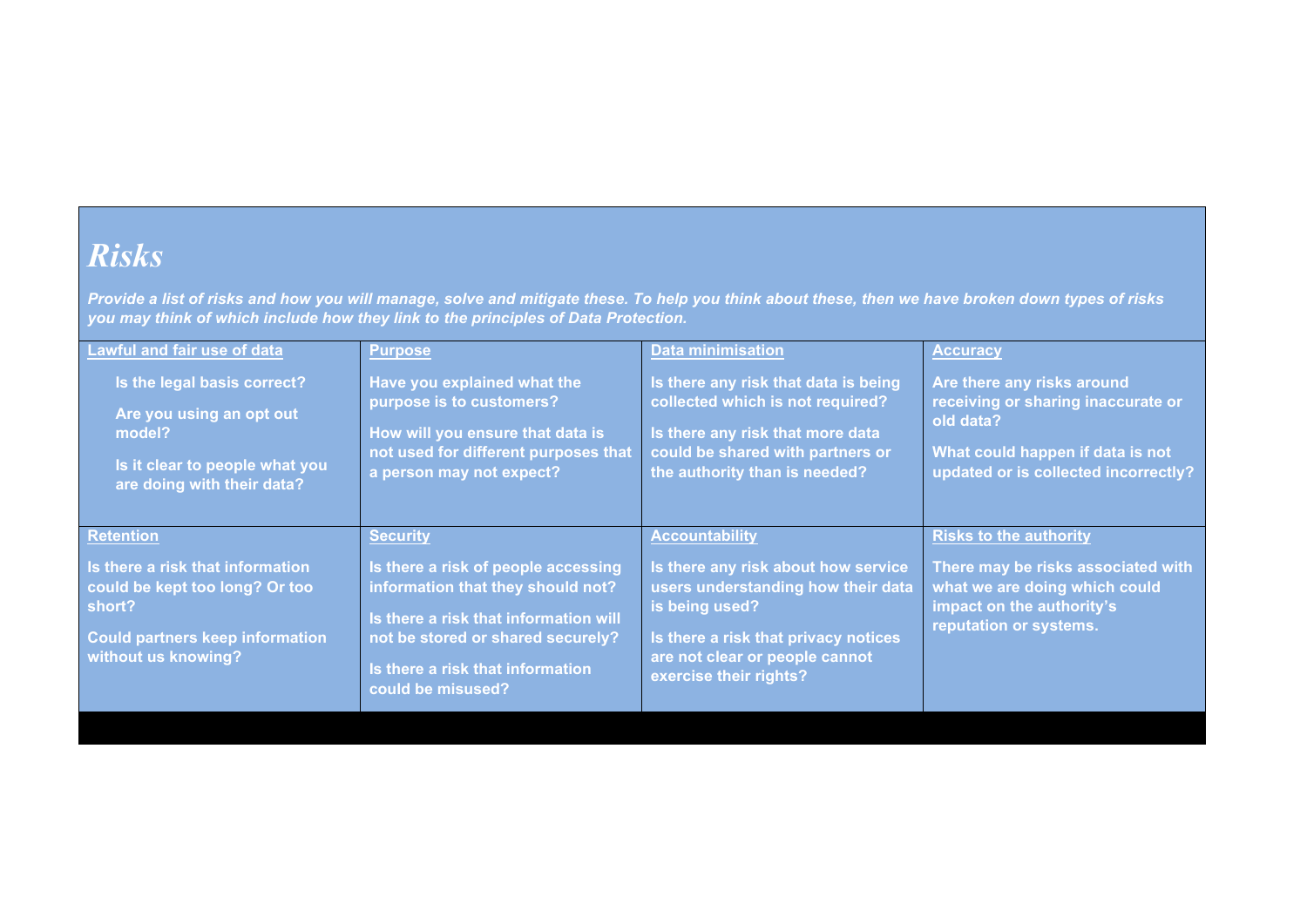| Issue/Risk (indicate whether a risk<br>to the individual or the authority) | <b>Solution/Mitigation</b> | <b>Expected Outcome</b> | How will this be<br>monitored/evaluated |
|----------------------------------------------------------------------------|----------------------------|-------------------------|-----------------------------------------|
|                                                                            |                            |                         |                                         |
|                                                                            |                            |                         |                                         |
|                                                                            |                            |                         |                                         |
|                                                                            |                            |                         |                                         |
|                                                                            |                            |                         |                                         |
|                                                                            |                            |                         |                                         |
|                                                                            |                            |                         |                                         |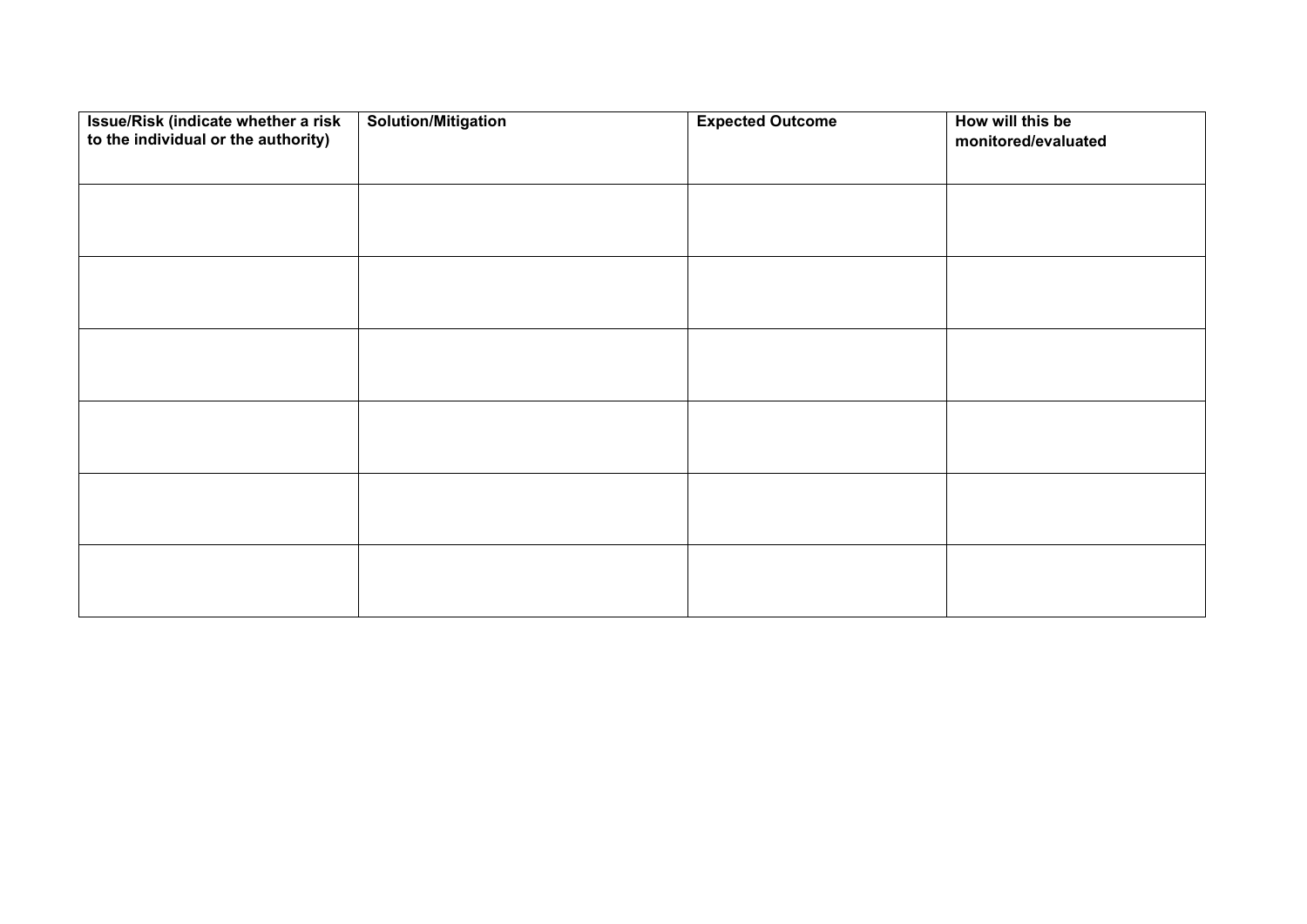# *INFORMATION GOVERNANCE USE ONLY*

|                         | <b>Sections</b>                                                        | Comments |
|-------------------------|------------------------------------------------------------------------|----------|
| $\overline{1}$          | <b>Project Information</b>                                             |          |
|                         | Are the aims and outcomes clear?                                       |          |
|                         | Have benefits been identified?                                         |          |
| $\overline{2}$          | <b>Parties Involved-</b>                                               |          |
|                         | Have all relevant teams have been identified and informed?             |          |
|                         | Have all external parties been identified?                             |          |
|                         | Are contracts or ISAs in place?                                        |          |
| $\overline{\mathbf{3}}$ | <b>Data Flow</b>                                                       |          |
|                         | Has all information to be processed been identified?                   |          |
|                         | Have all sources and means of processing been identified?              |          |
|                         | Has appropriate security been identified?                              |          |
|                         | Has records management been considered?                                |          |
|                         |                                                                        |          |
| $\overline{\mathbf{4}}$ | People                                                                 |          |
|                         | Do we know who this will affect and how will they be told?             |          |
|                         | Can their rights be met?                                               |          |
| $5\phantom{1}$          | <b>Lawful Basis</b>                                                    |          |
|                         | Has the lawful basis for processing been stated?                       |          |
| $6\phantom{1}$          | <b>Risks and Benefits</b>                                              |          |
|                         | Have all risks been identified? are risks sufficiently mitigated? What |          |
|                         | controls need to be introduced? Has a balance between the two been     |          |
|                         | found? Is there a plan for monitoring?                                 |          |
|                         |                                                                        |          |